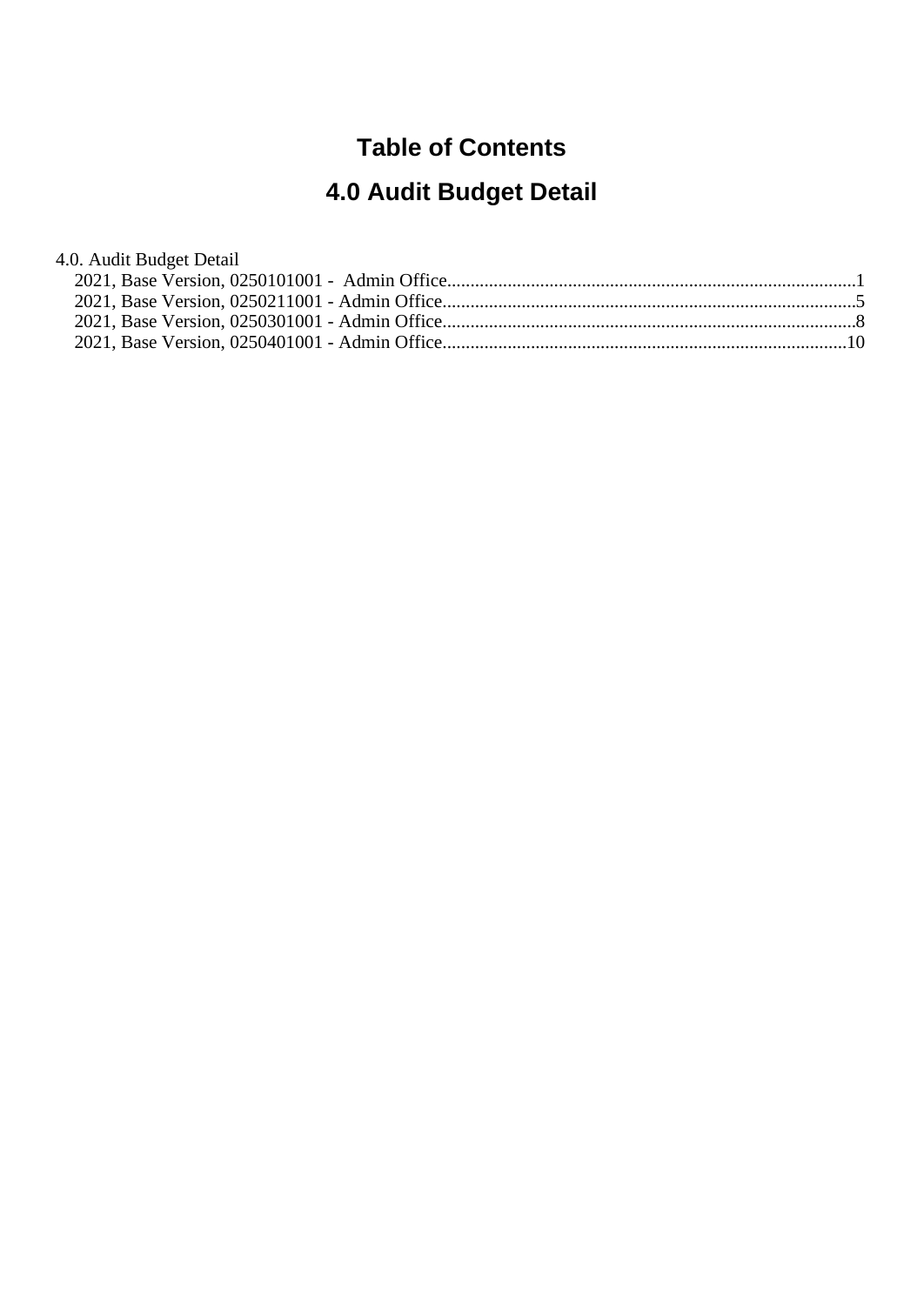<span id="page-1-0"></span>

| 0250101001 - Admin Office                                                      | 2,125,220 |
|--------------------------------------------------------------------------------|-----------|
| 11001 - Central GoG & CF                                                       | 2,125,220 |
| 650101 - 4.4 Incr. num. of youth and adults with relevant skills               | 1,400,841 |
| 02501 - Management And Administration                                          | 1,400,841 |
| 02501001 - General Administration                                              | 1,177,631 |
| <b>Unspecified Project</b>                                                     | 1,177,631 |
| 025001 - Participation in local and international competitions                 | 467,631   |
| 22105 - Travel and Transport                                                   | 437,631   |
| 2210514 - Foreign Travel- Per Diem                                             | 200,000   |
| 2210515 - Foreign Travel Cost and Expenses                                     | 237,631   |
| 22107 - Training, Seminar and Conference Cost                                  | 30,000    |
| 2210709 - Seminars/Conferences/Workshops - Domestic                            | 30,000    |
| 025002 - Participation in local and international youth and sports conferences | 50,000    |
| 22105 - Travel and Transport                                                   | 50,000    |
| 2210514 - Foreign Travel- Per Diem                                             | 15,000    |
| 2210515 - Foreign Travel Cost and Expenses                                     | 35,000    |
| 085101 - Internal management of the organisation                               | 180,000   |
| 22101 - Materials and Office Consumables                                       | 13,000    |
| 2210101 - Printed Material and Stationery                                      | 4,000     |
| 2210102 - Office Facilities, Supplies and Accessories                          | 2,000     |
| 2210103 - Refreshment Items                                                    | 5,000     |
| 2210105 - Drugs                                                                | 1,000     |
| 2210111 - Other Office Materials and Consumables                               | 1,000     |
| 22102 - Utilities                                                              | 26,000    |
| 2210201 - Electricity charges                                                  | 20,000    |
| 2210202 - Water                                                                | 3,000     |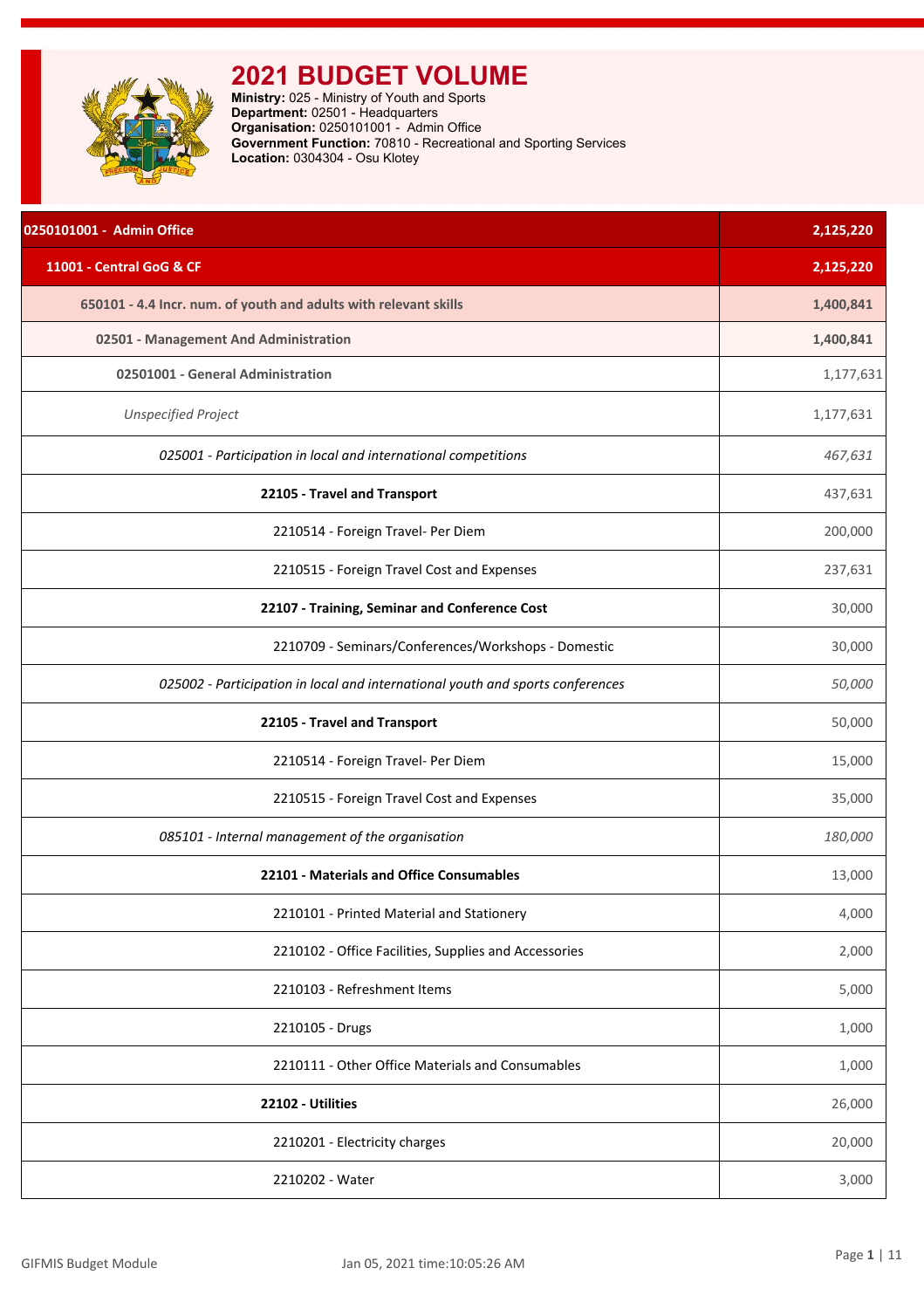

| 2210203 - Telecommunications                          | 1,000   |
|-------------------------------------------------------|---------|
| 2210204 - Postal Charges                              | 1,000   |
| 2210205 - Sanitation Charges                          | 500     |
| 2210207 - Fire Fighting Accessories                   | 500     |
| 22103 - General Cleaning                              | 8,000   |
| 2210301 - Cleaning Materials                          | 4,000   |
| 2210302 - Contract Cleaning Service Charges           | 4,000   |
| 22105 - Travel and Transport                          | 66,500  |
| 2210502 - Maintenance and Repairs - Official Vehicles | 21,500  |
| 2210503 - Fuel and Lubricants - Official Vehicles     | 35,000  |
| 2210505 - Running Cost - Official Vehicles            | 10,000  |
| 22106 - Repairs and Maintenance                       | 14,000  |
| 2210603 - Repairs of Office Buildings                 | 5,000   |
| 2210604 - Maintenance of Furniture and Fixtures       | 5,000   |
| 2210605 - Maintenance of Machinery and Plant          | 3,000   |
| 2210606 - Maintenance of General Equipment            | 1,000   |
| 22107 - Training, Seminar and Conference Cost         | 45,000  |
| 2210709 - Seminars/Conferences/Workshops - Domestic   | 45,000  |
| 22109 - Special Services                              | 500     |
| 2210908 - Property Valuation Expenses                 | 500     |
| 22111 - Other Charges and Fees                        | 7,000   |
| 2211101 - Bank Charges                                | 3,000   |
| 2211103 - Audit Fees                                  | 2,000   |
| 2211111 - Medical Claims- Medicines                   | 2,000   |
| 086302 - Acquisition of Immovable and Movable Assets  | 480,000 |
| 31121 - Transport equipment                           | 480,000 |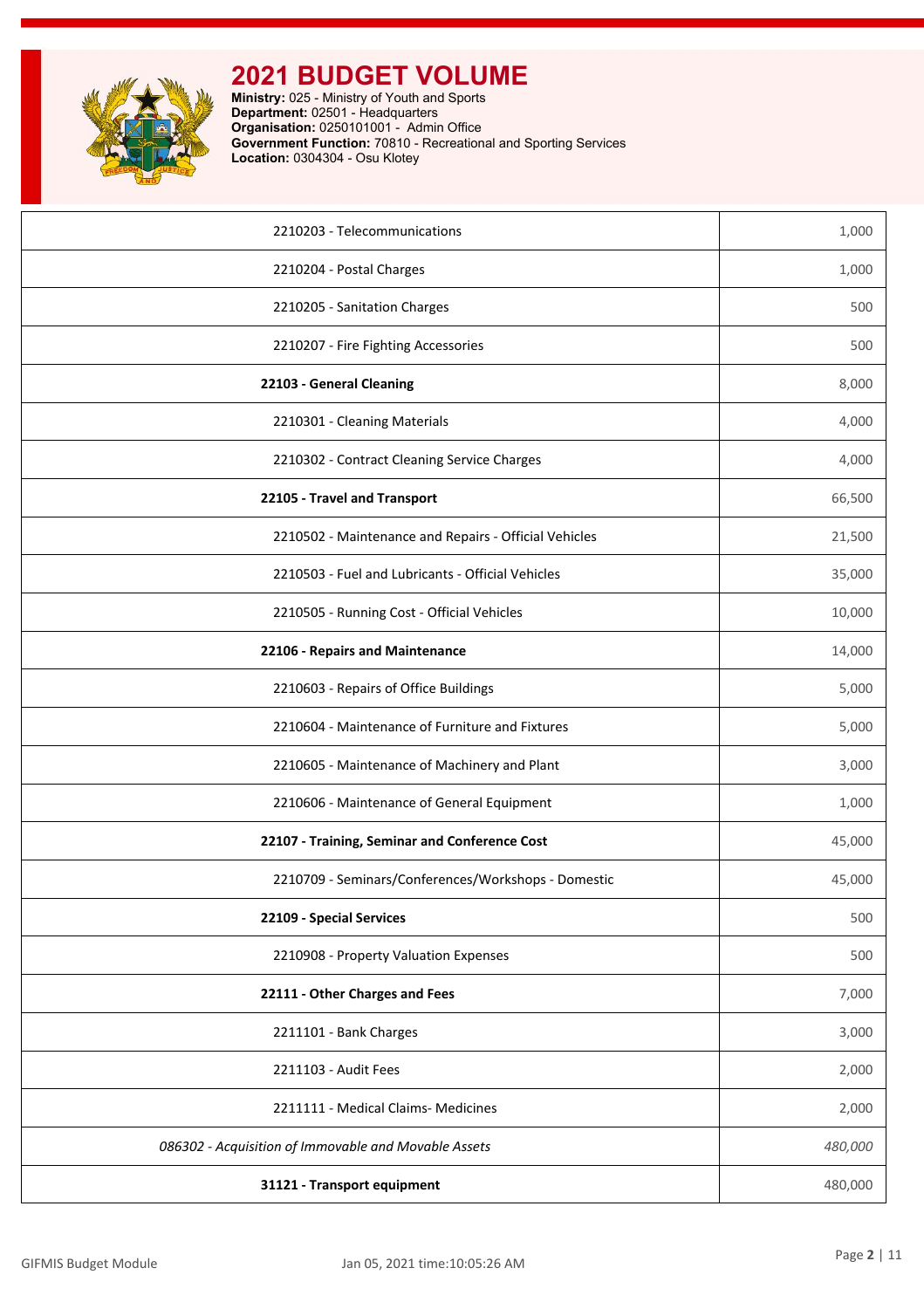

| 3112101 - Motor Vehicle                                           | 480,000 |
|-------------------------------------------------------------------|---------|
| 02501003 - Human Resource Development                             | 137,101 |
| <b>Unspecified Project</b>                                        | 137,101 |
| 085206 - Manpower Skills Development                              | 137,101 |
| 22107 - Training, Seminar and Conference Cost                     | 7,101   |
| 2210709 - Seminars/Conferences/Workshops - Domestic               | 7,101   |
| 22108 - Consultancy Expenses                                      | 130,000 |
| 2210804 - Contract appointments                                   | 130,000 |
| 02501004 - Policy; Planning; Budgeting; Monitoring; Evaluation    | 56,920  |
| <b>Unspecified Project</b>                                        | 56,920  |
| 085601 - Planning and Policy Formulation                          | 26,920  |
| 22107 - Training, Seminar and Conference Cost                     | 26,920  |
| 2210701 - Training Materials                                      | 1,920   |
| 2210708 - Refreshments                                            | 5,000   |
| 2210709 - Seminars/Conferences/Workshops - Domestic               | 20,000  |
| 085603 - Policies and Programme Review Activities                 | 30,000  |
| 22107 - Training, Seminar and Conference Cost                     | 30,000  |
| 2210708 - Refreshments                                            | 10,000  |
| 2210709 - Seminars/Conferences/Workshops - Domestic               | 20,000  |
| 02501005 - Statistics; Research; Information And Public Relations | 29,190  |
| <b>Unspecified Project</b>                                        | 29,190  |
| 086202 - Media Relations                                          | 5,000   |
| 22107 - Training, Seminar and Conference Cost                     | 5,000   |
| 2210711 - Public Education and Sensitization                      | 5,000   |
| 086204 - Publications, Campaigns and Programmes                   | 24,190  |
| 22107 - Training, Seminar and Conference Cost                     | 24,190  |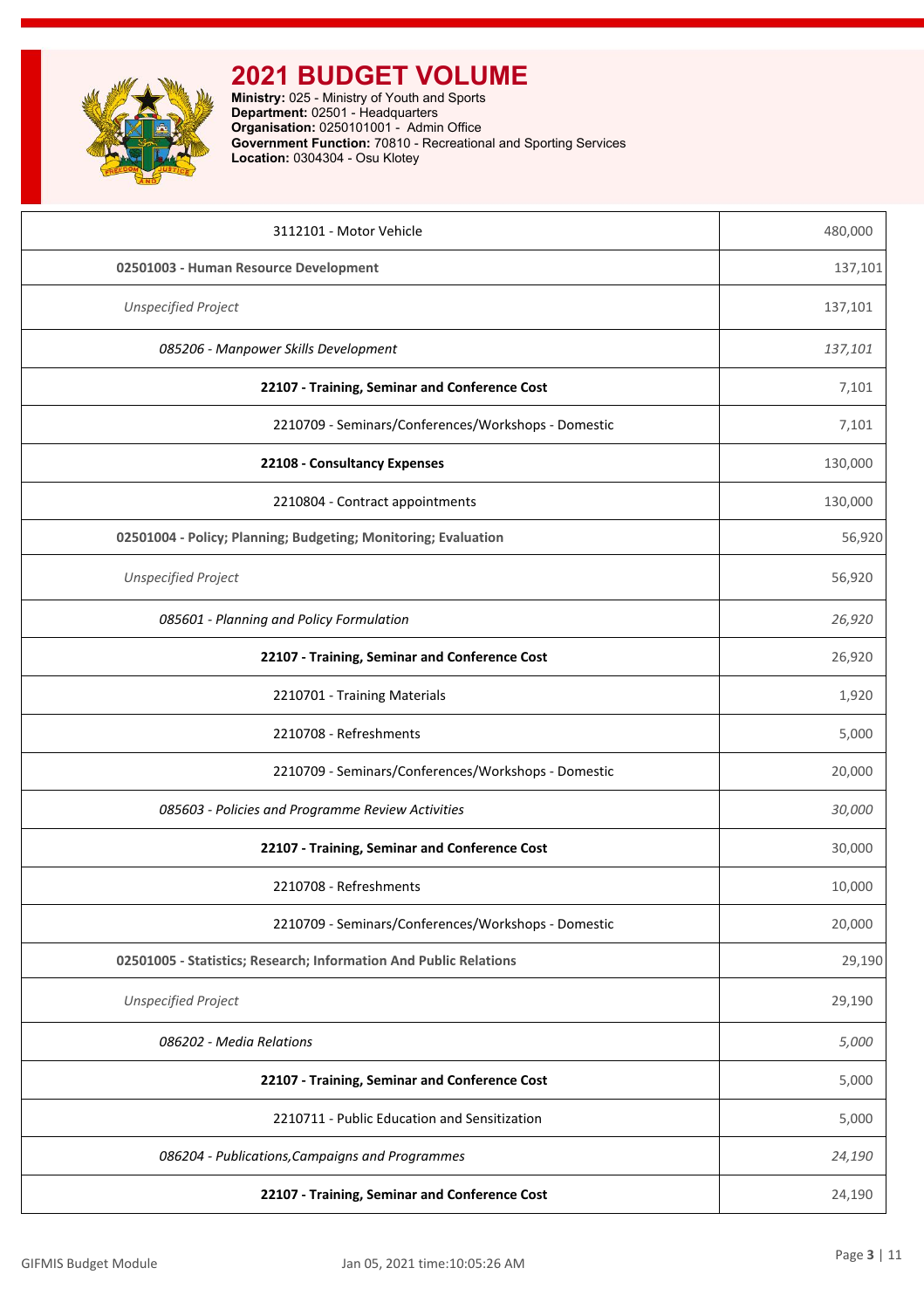| 2210702 - Seminars/Conferences/Workshops/Meetings Expenses -Foreig | 10,000  |
|--------------------------------------------------------------------|---------|
| 2210706 - Library and Subscription                                 | 5,000   |
| 2210709 - Seminars/Conferences/Workshops - Domestic                | 9,190   |
| <b>Unspecified Policy</b>                                          | 724,379 |
| 02501 - Management And Administration                              | 724,379 |
| 02501001 - General Administration                                  | 724,379 |
| <b>Unspecified Project</b>                                         | 724,379 |
| <b>Unspecified Operations</b>                                      | 724,379 |
| 2111001 - Established Post                                         | 472,313 |
| 21112 - Other Allowances                                           | 252,066 |
| 2111203 - Car Maintenance Allowance                                | 23,295  |
| 2111213 - Watchman Allowance                                       | 45,000  |
| 2111227 - Clothing Allowance                                       | 31,450  |
| 2111233 - Entertainment Allowance                                  | 31,450  |
| 2111236 - Housing Subsidy/Allowance                                | 20,000  |
| 2111240 - Uniform and Protective Clothing Allowance                | 31,450  |
| 2111245 - Domestic Servants Allowance                              | 33,062  |
| 2111247 - Utility Allowance                                        | 36,360  |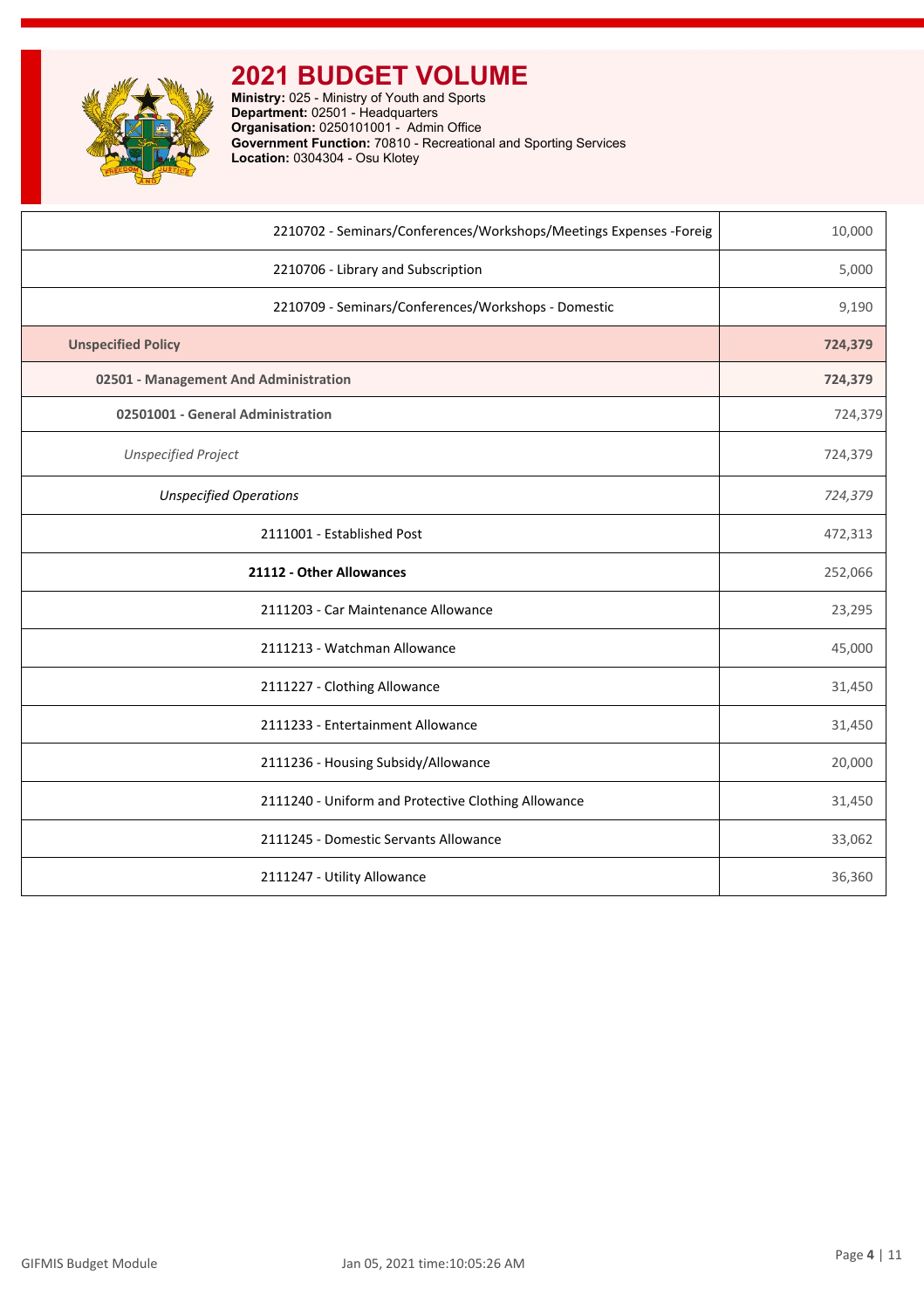<span id="page-5-0"></span>

| 0250211001 - Admin Office                                              | 2,260,991 |
|------------------------------------------------------------------------|-----------|
| 11001 - Central GoG & CF                                               | 2,180,991 |
| 650102 - 8.6 Reduce proportion of youth no in empl., edu., or training | 260,044   |
| 02503 - Sports Development                                             | 260,044   |
| 02503002 - Sporting Events Management                                  | 260,044   |
| <b>Unspecified Project</b>                                             | 260,044   |
| 025003 - Development and management of sports infrastructure           | 149,044   |
| 22101 - Materials and Office Consumables                               | 34,944    |
| 2210102 - Office Facilities, Supplies and Accessori                    | 5,000     |
| 2210104 - Medical Supplies                                             | 4,944     |
| 2210113 - Feeding Cost                                                 | 20,000    |
| 2210118 - Sports, Recreational and Cultural Mater                      | 5,000     |
| 22102 - Utilities                                                      | 23,000    |
| 2210201 - Electricity charges                                          | 23,000    |
| 22105 - Travel and Transport                                           | 69,000    |
| 2210503 - Fuel and Lubricants - Official Vehicles                      | 19,000    |
| 2210514 - Foreign Travel- Per Diem                                     | 20,000    |
| 2210515 - Foreign Travel Cost and Expenses                             | 30,000    |
| 22106 - Repairs and Maintenance                                        | 10,000    |
| 2210605 - Maintenance of Machinery and Plant                           | 10,000    |
| 22107 - Training, Seminar and Conference Cost                          | 12,100    |
| 2210705 - Hotel Accommodation                                          | 10,000    |
| 2210711 - Public Education and Sensitization                           | 2,100     |
| 025005 - Capacity Building for Sports Development                      | 61,000    |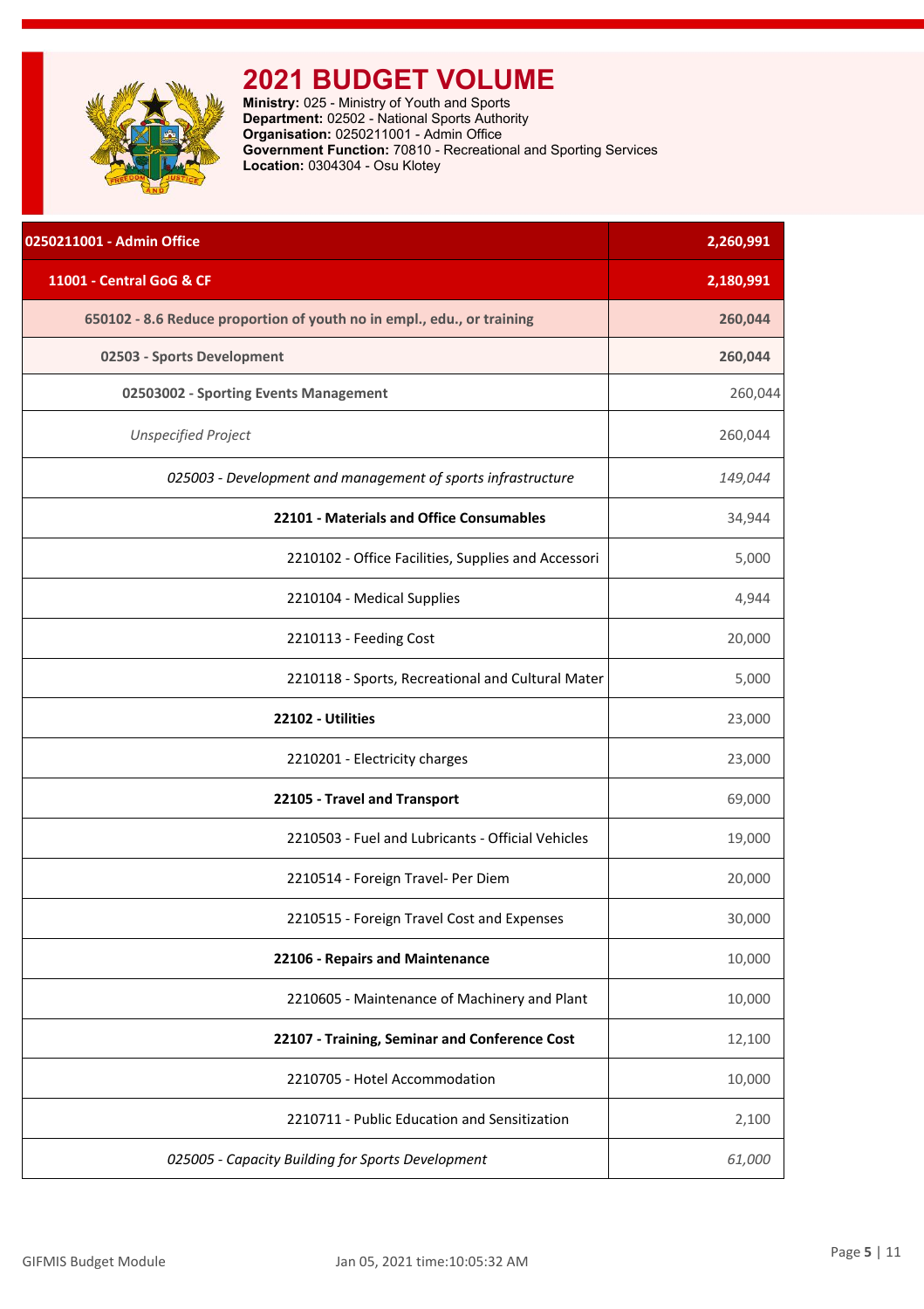

| 22101 - Materials and Office Consumables             | 23,000    |
|------------------------------------------------------|-----------|
| 2210101 - Printed Material and Stationery            | 3,000     |
| 2210103 - Refreshment Items                          | 20,000    |
| 22105 - Travel and Transport                         | 25,000    |
| 2210510 - Other Night allowances                     | 20,000    |
| 2210511 - Local travel cost                          | 5,000     |
| 22107 - Training, Seminar and Conference Cost        | 13,000    |
| 2210704 - Hire of Venue                              | 2,000     |
| 2210705 - Hotel Accommodation                        | 10,000    |
| 2210711 - Public Education and Sensitization         | 1,000     |
| 086302 - Acquisition of Immovable and Movable Assets | 50,000    |
| 31121 - Transport equipment                          | 50,000    |
|                                                      |           |
| 3112101 - Motor Vehicle                              | 50,000    |
| <b>Unspecified Policy</b>                            | 1,920,947 |
| 02503 - Sports Development                           | 1,920,947 |
| 02503002 - Sporting Events Management                | 1,920,947 |
| <b>Unspecified Project</b>                           | 1,920,947 |
| Unspecified Operations                               | 1,920,947 |
| 2111001 - Established Post                           | 1,664,951 |
| 21112 - Other Allowances                             | 255,997   |
| 2111203 - Car Maintenance Allowance                  | 30,000    |
| 2111208 - Funeral Grants                             | 20,000    |
| 2111213 - Watchman Allowance                         | 12,840    |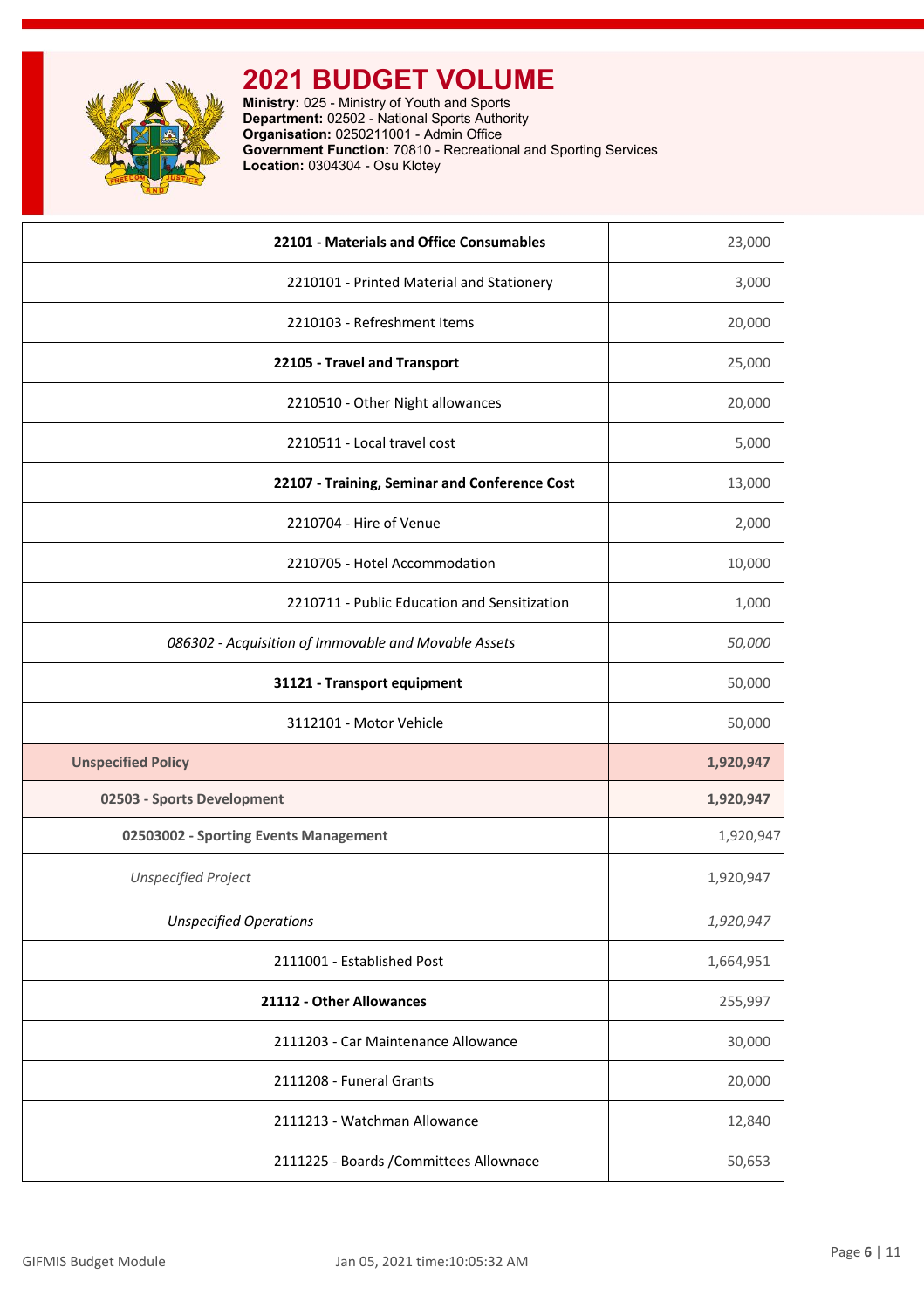

| 2111227 - Clothing Allowance                                           | 10,488 |
|------------------------------------------------------------------------|--------|
| 2111233 - Entertainment Allowance                                      | 10,488 |
| 2111236 - Housing Subsidy/Allowance                                    | 20,000 |
| 2111238 - Overtime Allowance                                           | 40,000 |
| 2111240 - Uniform and Protective Clothing Allowanc                     | 10,488 |
| 2111243 - Transfer Grants                                              | 40,000 |
| 2111245 - Domestic Servants Allowance                                  | 11,040 |
| 12200 - Non Tax Revenue (NTR) Sources Retained - IGF                   | 80,000 |
| 650102 - 8.6 Reduce proportion of youth no in empl., edu., or training | 80,000 |
| 02503 - Sports Development                                             | 80,000 |
| 02503002 - Sporting Events Management                                  | 80,000 |
| <b>Unspecified Project</b>                                             | 80,000 |
| 025003 - Development and management of sports infrastructure           | 80,000 |
| 22103 - General Cleaning                                               | 20,000 |
| 2210301 - Cleaning Materials                                           | 5,000  |
| 2210302 - Contract Cleaning Service Charges                            | 15,000 |
| 22106 - Repairs and Maintenance                                        | 60,000 |
| 2210604 - Maintenance of Furniture and Fixtures                        | 20,000 |
| 2210605 - Maintenance of Machinery and Plant                           | 20,000 |
| 2210606 - Maintenance of General Equipment                             | 20,000 |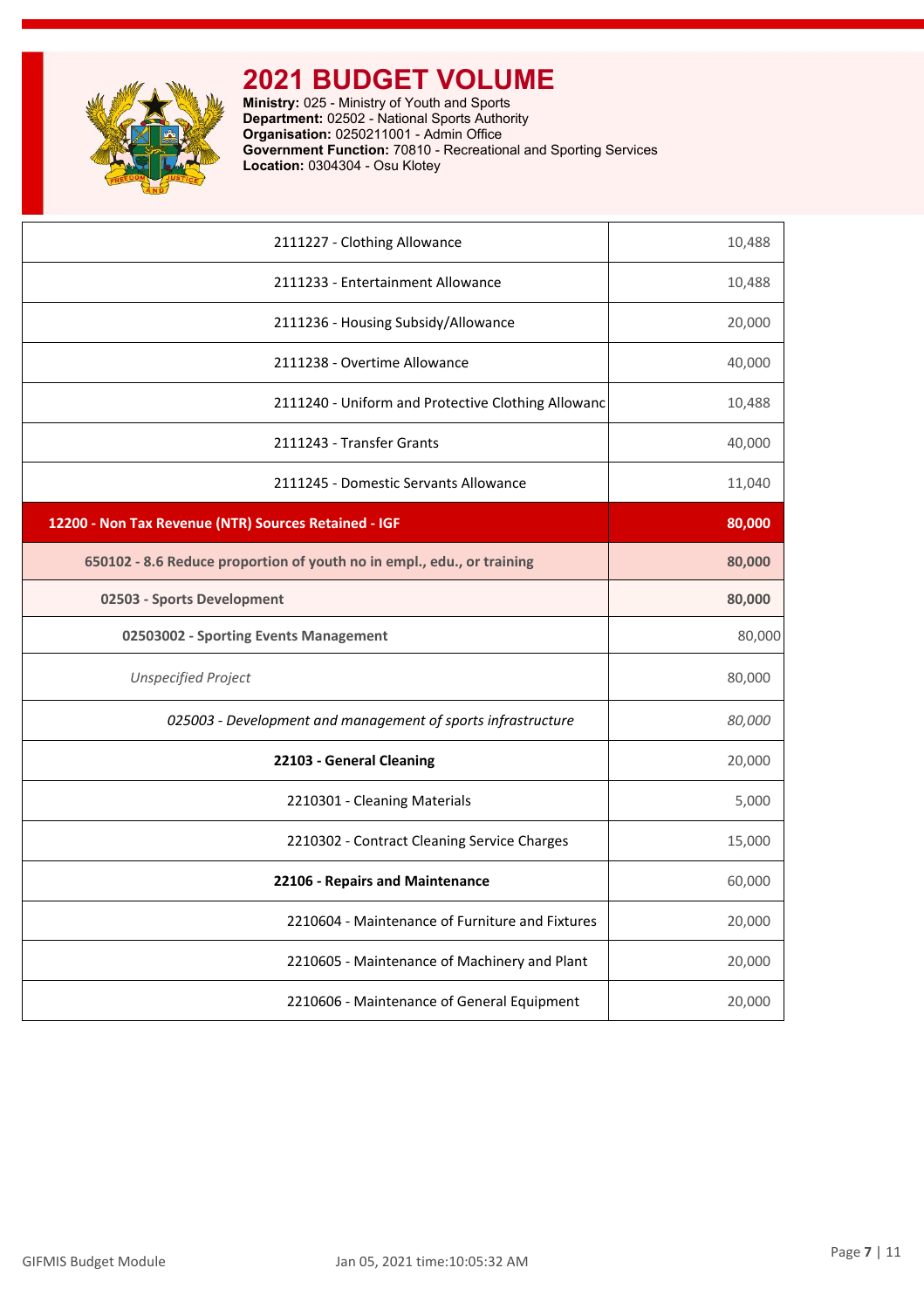<span id="page-8-0"></span>

**Ministry:** 025 - Ministry of Youth and Sports **Department:** 02503 - National Youth Authority **Organisation:** 0250301001 - Admin Office **Government Function:** 70930 - Post-Secondary Nontertiary Education **Location:** 0304304 - Osu Klotey

| 0250301001 - Admin Office                                              | 2,007,483 |
|------------------------------------------------------------------------|-----------|
| 11001 - Central GoG & CF                                               | 1,993,741 |
| 650102 - 8.6 Reduce proportion of youth no in empl., edu., or training | 14,090    |
| 02502 - Youth Services                                                 | 14,090    |
| 02502002 - Youth Capacity Development                                  | 14,090    |
| <b>Unspecified Project</b>                                             | 14,090    |
| 025006 - Implementation of National Youth Policy                       | 14,090    |
| 22107 - Training, Seminar and Conference Cost                          | 14,090    |
| 2210709 - Seminars/Conferences/Workshops - Dome                        | 14,090    |
| <b>Unspecified Policy</b>                                              | 1,979,651 |
| 02502 - Youth Services                                                 | 1,979,651 |
| 02502002 - Youth Capacity Development                                  | 1,979,651 |
| <b>Unspecified Project</b>                                             | 1,979,651 |
| <b>Unspecified Operations</b>                                          | 1,979,651 |
| 2111001 - Established Post                                             | 1,720,660 |
| 21112 - Other Allowances                                               | 258,991   |
| 2111203 - Car Maintenance Allowance                                    | 30,000    |
| 2111208 - Funeral Grants                                               | 10,000    |
| 2111225 - Boards / Committees Allownace                                | 50,000    |
| 2111238 - Overtime Allowance                                           | 30,000    |
| 2111241 - Per Diem and Inconvenience Allowance                         | 60,000    |
| 2111243 - Transfer Grants                                              | 60,000    |
| 2111248 - Special Allowance/Honorarium                                 | 18,991    |
| 12200 - Non Tax Revenue (NTR) Sources Retained - IGF                   | 13,742    |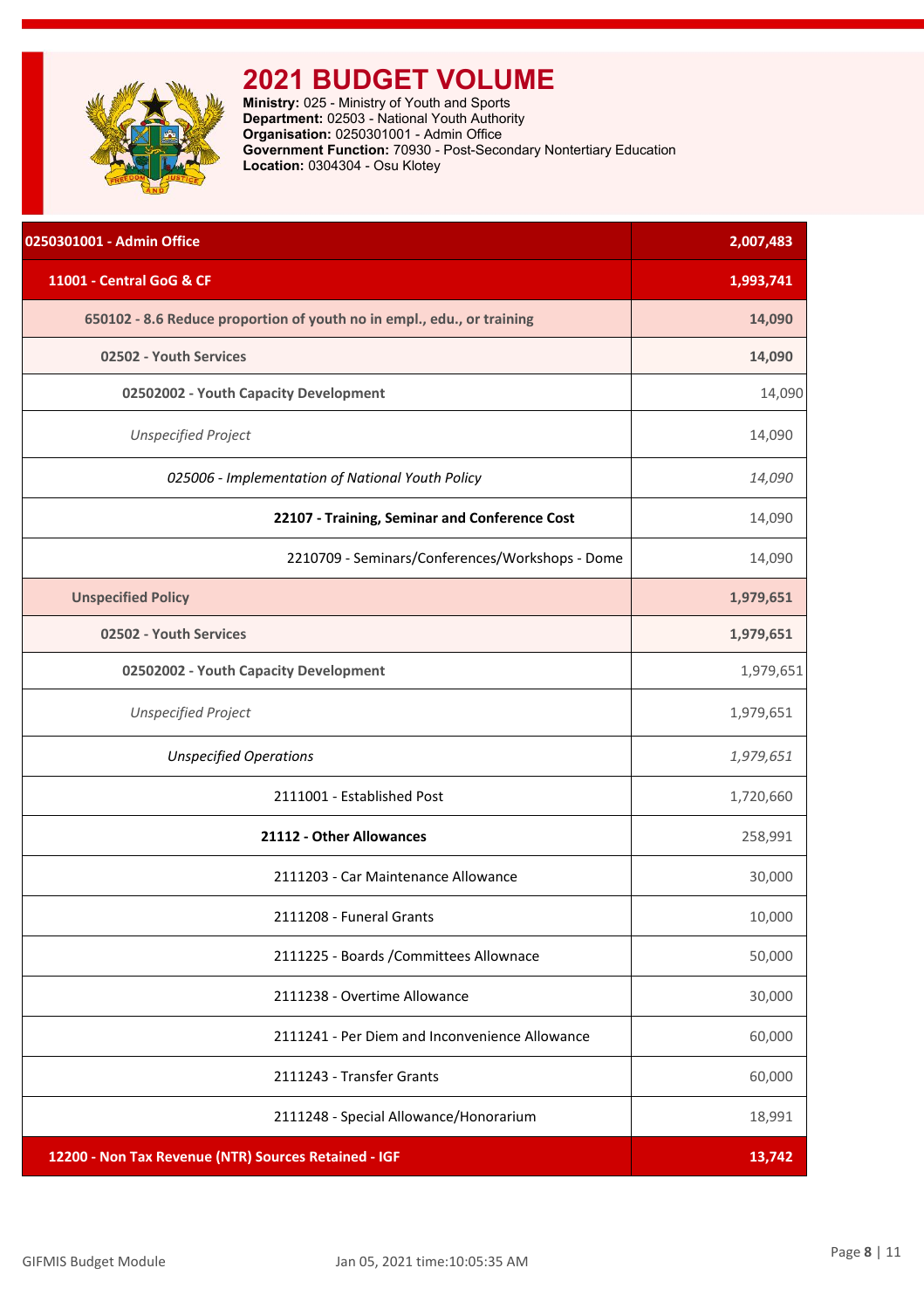

**Ministry:** 025 - Ministry of Youth and Sports **Department:** 02503 - National Youth Authority **Organisation:** 0250301001 - Admin Office **Government Function:** 70930 - Post-Secondary Nontertiary Education **Location:** 0304304 - Osu Klotey

| 650102 - 8.6 Reduce proportion of youth no in empl., edu., or training | 13,742 |
|------------------------------------------------------------------------|--------|
| 02502 - Youth Services                                                 | 13,742 |
| 02502002 - Youth Capacity Development                                  | 13,742 |
| <b>Unspecified Project</b>                                             | 13,742 |
| 025006 - Implementation of National Youth Policy                       | 13,742 |
| 22106 - Repairs and Maintenance                                        | 13,742 |
| 2210603 - Repairs of Office Buildings                                  | 6,742  |
| 2210604 - Maintenance of Furniture and Fixtures                        | 7,000  |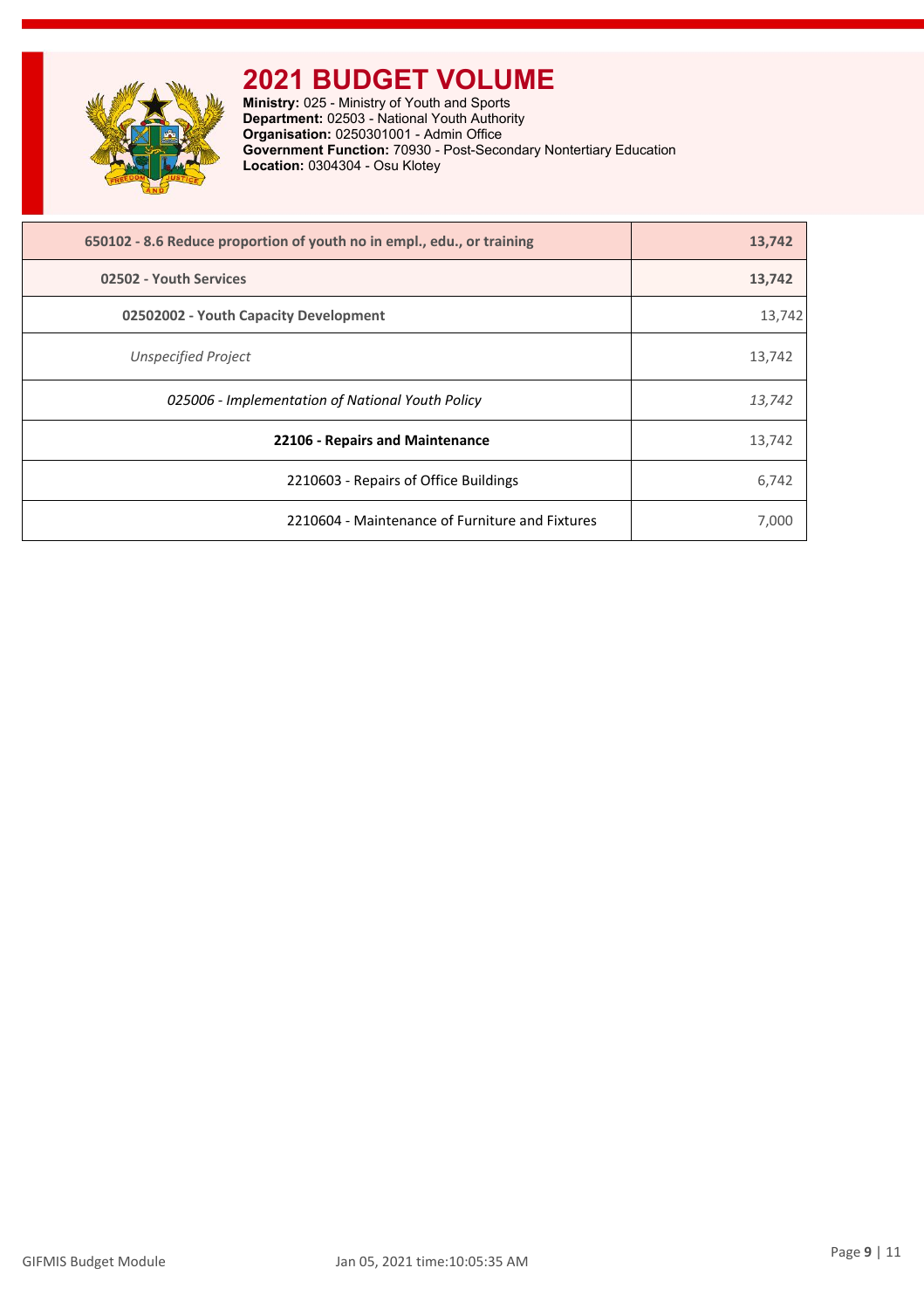<span id="page-10-0"></span>

**Ministry:** 025 - Ministry of Youth and Sports **Department:** 02504 - National Sports College **Organisation:** 0250401001 - Admin Office **Government Function:** 70950 - Education not definable by Level **Location:** 0304304 - Osu Klotey

| 0250401001 - Admin Office                                              | 381,033 |
|------------------------------------------------------------------------|---------|
| 11001 - Central GoG & CF                                               | 381,033 |
| 650102 - 8.6 Reduce proportion of youth no in empl., edu., or training | 141,042 |
| 02503 - Sports Development                                             | 141,042 |
| 02503003 - Sports Human Resource Development                           | 141,042 |
| <b>Unspecified Project</b>                                             | 141,042 |
| 025005 - Capacity Building for Sports Development                      | 46,000  |
| 22101 - Materials and Office Consumables                               | 35,000  |
| 2210113 - Feeding Cost                                                 | 30,000  |
| 2210117 - Teaching and Learning Materials                              | 5,000   |
| 22107 - Training, Seminar and Conference Cost                          | 11,000  |
| 2210709 - Seminars/Conferences/Workshops - Dome                        | 11,000  |
| 085101 - Internal management of the organisation                       | 50,042  |
| 22101 - Materials and Office Consumables                               | 2,000   |
| 2210101 - Printed Material and Stationery                              | 2,000   |
| 22102 - Utilities                                                      | 11,000  |
| 2210201 - Electricity charges                                          | 10,000  |
| 2210203 - Telecommunications                                           | 1,000   |
| 22103 - General Cleaning                                               | 2,000   |
| 2210301 - Cleaning Materials                                           | 2,000   |
| 22105 - Travel and Transport                                           | 7,000   |
| 2210502 - Maintenance and Repairs - Official Vehicles                  | 3,000   |
| 2210503 - Fuel and Lubricants - Official Vehicles                      | 4,000   |
| 22106 - Repairs and Maintenance                                        | 2,000   |